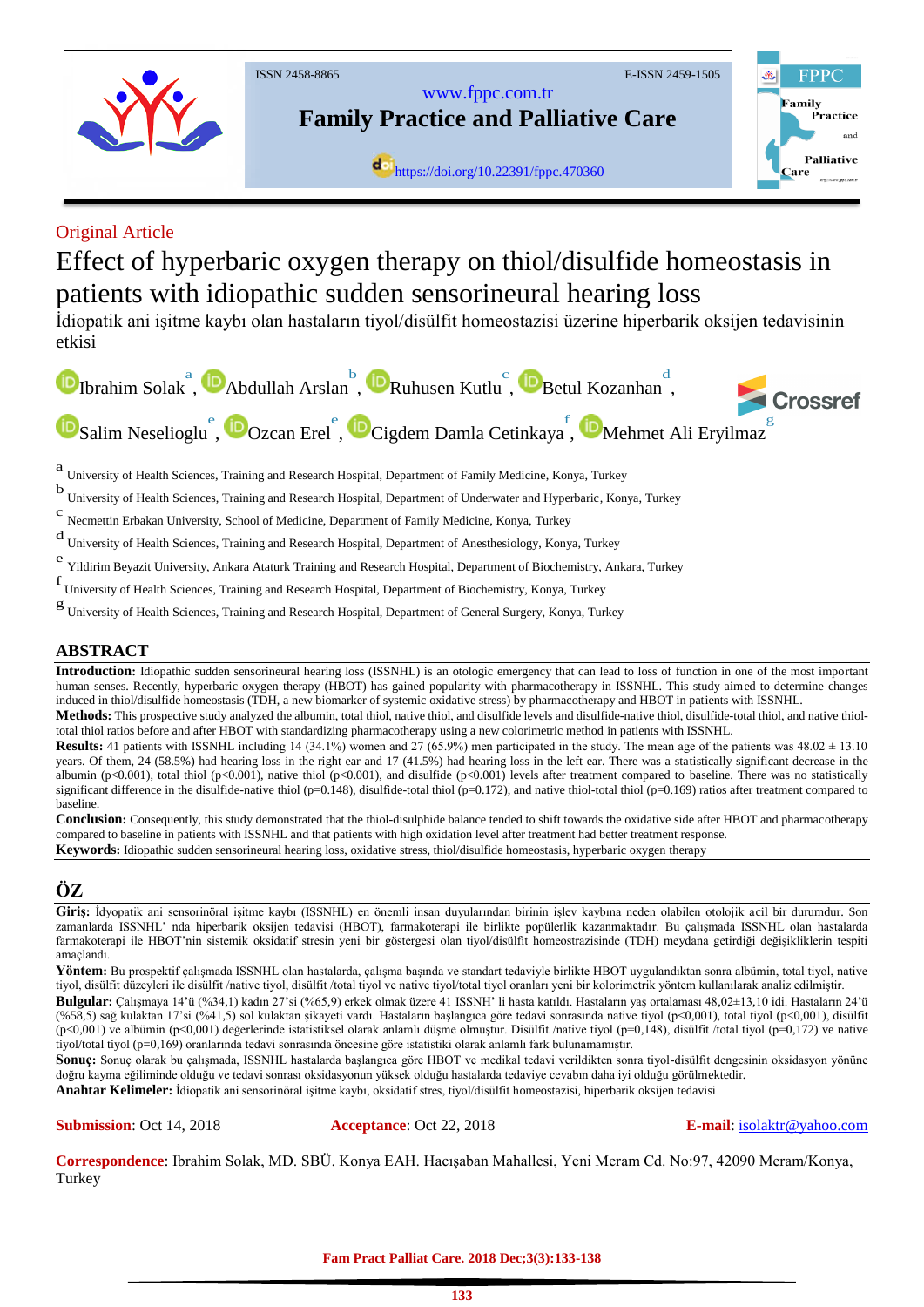#### **Introduction**

Sudden sensorineural hearing loss is defined as sensorineural hearing loss of 30 dB or greater over at least three contiguous audiometric frequencies occurring within a 72-hr period [1]. It is an otologic emergency that can lead to loss of function in one of the most important human senses. While only 10% of cases with sudden sensorineural hearing loss have specified causes, the remaining cases are defined as idiopathic sudden sensorineural hearing loss (ISSNHL). The causes of sudden sensorineural hearing loss can include infectious causes, circulatory disorders, traumatic injuries as well as immunological, toxic, neoplastic, metabolic, and neurological sources. The pathophysiology of ISSNHL is still not fully understood [2].

In animal studies, reactive oxygen species (ROS) have been shown to play an important role in cochlear hair cell damage caused by ototoxic drugs, inflammatory diseases, acoustic trauma, and radiation [3]. Hair cell and cell mitochondria in the cochlea as well as enzymes such as xanthine oxidase (XO) and nicotinamide adenine dinucleotide phosphate (NADPH) oxidase are major sources of ROS. ROS may induce apoptosis by affecting the mitochondrial permeability and can lead to oxidative stress by triggering cytochrome c release and activating p53 and caspases [4]. ROS can directly damage cellular macromolecules such as proteins, lipids, RNA, and DNA [5]. As a result, studies provide evidence for the possible role of oxidative stress in the etiology of ISSNHL [6-8].

The treatment of sudden hearing loss is based on its etiology. Oral corticosteroids are commonly used in patients with ISSNHL. Although intratympanic steroids can be tried in patients with sudden hearing loss since it provides a high concentration in animal models, there are contradictory results [9].

Recently, hyperbaric oxygen therapy (HBOT) has gained popularity with pharmacotherapy in ISSNHL. HBOT is the only known method of increasing oxygen partial pressure in the inner ear fluid. HBOT consists of breathing 100% oxygen at pressures higher than ambient pressure. A pressure of approximately 0.25 MPa is used for the purposes of the treatment [10]. This pressure allows oxygenation of all organs and tissues of the body including the middle ear to resolve hearing loss symptoms besides breathing 100% oxygen with a special mask [11].

The balance between production and removal of free radicals is known as oxidative balance. It is possible that free radical damage is reduced by maintaining oxidative balance. Thiol is one of the most important antioxidant and plays an important role in the elimination of free radicals by enzymatic and non-enzymatic pathways [12-14]. The plasma thiol pool is mainly formed by some protein thiols including cysteine, homocysteine, glutathione, and albumin. Thiol/disulfide homeostasis (TDH) is an indicator of oxidative stress and essential for the regulation of detoxification, apoptosis, signaling pathways, and enzymatic reactions [15, 16].

In this study, we would like to investigate changes in thiol/disulfide homeostasis after hyperbaric oxygen therapy compared to baseline in patients with sudden hearing loss.

#### **Methods**

This study was approved by the Ethics Committee of KTO Karatay University Faculty of Medicine (2017/007). This prospective study was conducted in Konya Education and Research Hospital, University of Health Sciences. All patients were informed about the study design. Informed consent was obtained from the patients who agreed to participate in the study. The study was conducted in patients who were diagnosed with ISSNHL and were planned to undergo HBOT between 01.12.2017 and 01.06.2018.

Patients who had cardiovascular diseases such as acute coronary syndrome, myocarditis, left ventricular dysfunction and heart failure, who received antioxidant drug therapy (angiotensin converting enzyme inhibitors, beta blockers with antioxidant properties, or antioxidant vitamins), who had diabetes mellitus, chronic liver failure, chronic renal failure, cancer, Parkinson's disease and Alzheimer's disease, who had an infectious disease within the last 4 weeks, who had inflammatory diseases such as Crohn's disease, ulcerative colitis and rheumatoid arthritis, who smoked cigarettes, and who had claustrophobia were excluded from the study.

#### **Hyperbaric Oxygen Therapy Protocol**

All patients who participated in the study were treated with HBOT (MUL 34) for 5 days in a multi-person pressure chamber. They were placed within the hyperbaric chamber for 120 minutes including 20 minutes of compression at 45 feet, three oxygen breathing periods (25 minutes on oxygen followed by 5 minutes on air) and 15 minutes of decompression.

#### **Audiological tests:**

The patients were assessed with standardized methods for pure-tone threshold audiometry before and after treatment by approved audiologists. The pure-tone average (PTA) was calculated as an average threshold measured at 250, 500, 1000, 2000, 4000, and 8000 Hz. According to the international standards defined by the World Health Organization (WHO), hearing loss has been classified as follows: 0–26 dB HL=no impairment, 26–40 dB HL=mild impairment, 41-60 dB HL=moderate impairment, 61–80 dB HL= severe impairment, and ˃81 dB HL= profound impairment [17].

#### **Treatment protocol**

All patients were hospitalized and received the standard combined intravenous treatment protocol for 10 days. This protocol contains 1 mg/kg prednisolone, 200 mg pentoxifylline, 500 mg vitamin B1, and 500 mg vitamin B6 per day.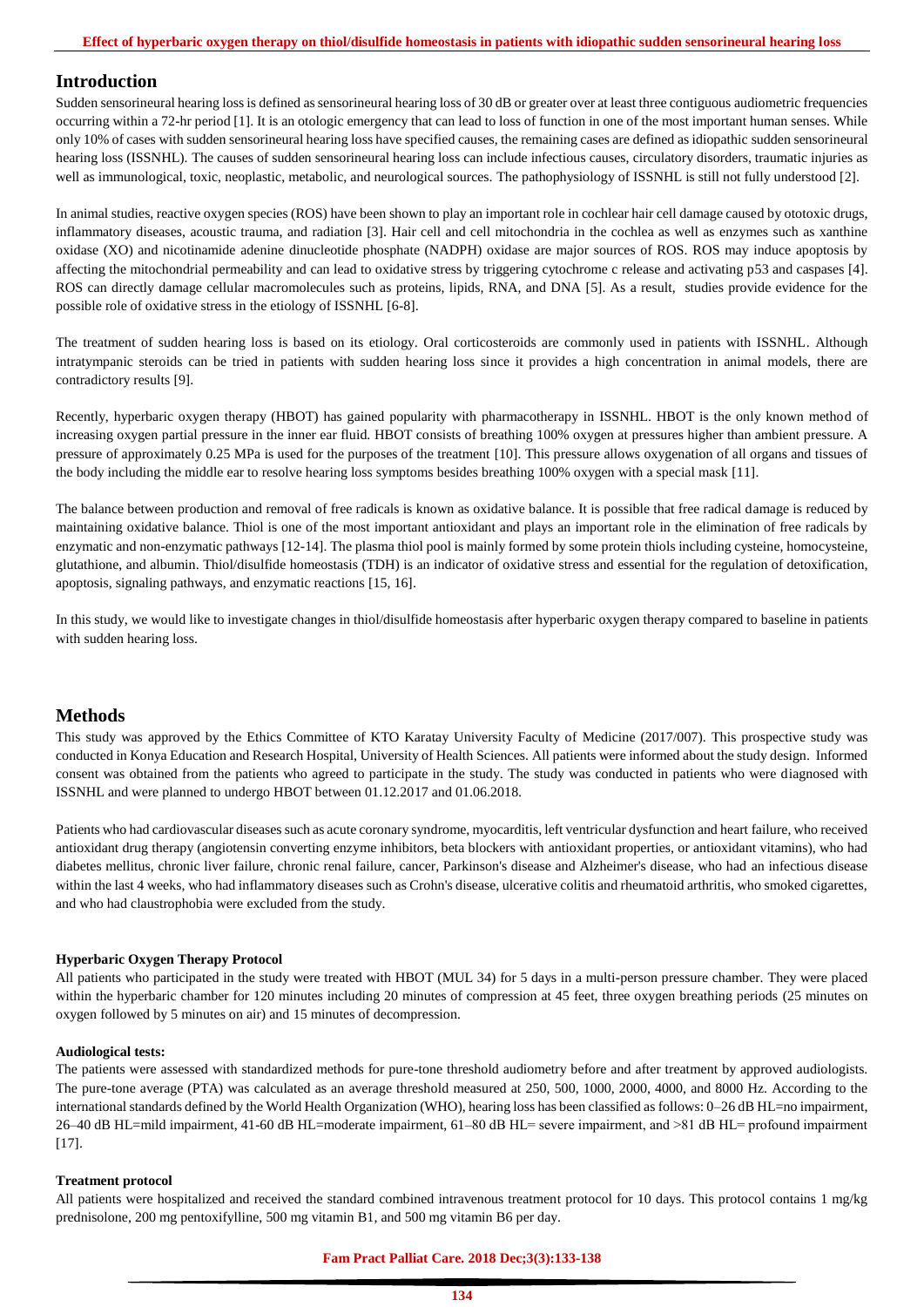#### **Treatment response**

The patients with a hearing gain lower than 15 dB in PTA between the first and sixth week audiograms were considered to be unresponsive to treatment. The patients with a hearing gain more than 15 dB in PTA between the first and sixth week audiograms were considered to be responsive to treatment. Treatment responders were divided into three groups: (1) recovering to within 10 dB of the hearing level of the unaffected ear (complete recovery), (2) recovering to at least 50% of the maximum possible recovery (good recovery), and (3) recovering under 50% of the maximum possible recovery (poor recovery). We used contralateral ear as the baseline for normal hearing, and reaching the hearing level of the contralateral ear was accepted as maximum possible recovery [18].

#### **Blood Sampling and Laboratory analysis**

5 ml of blood sample was collected into into serum separator tubes for thiol-disulfide homeostasis tests before and after hyperbaric oxygen therapy. The blood samples were centrifuged at  $1500 \times g$  for 10minutes. The separated serum samples were kept in -80 $^{\circ}$ C after coding. Thiol/disulphide homeostasis were evaluated using an automated clinical chemistry analyser (Roche, cobas 501, Mannheim, Germany) by a novel automatic and spectrophotometric method that measures the exact thiol/disulphide status. First, free functional thiol groups (–SH) are extricated by decreasing disulphide bonds (–S–S–) by sodium borohydride (NaBH4). The unused NaBH4 remnants are completely removed by formaldehyde. So, this prevents further reduction of 5,5′-dithiobis-2-nitrobenzoic acid (DTNB) as well as any disulfide bonds resulting from the reaction with DTNB. Total thiol groups involving reduced and native thiol groups were determined after reaction with DTNB. The disulfide parameter is a value which can be calculated automatically as half of the native thiol content and total thiol content. After the native and total thiols were determined, the disulphide amounts, disulphide/total thiol percent ratios, native thiol/total thiol percent ratios and disulphide/native thiol percent ratios were calculated [19].

#### **Statistical analysis**

Statistical analyzes were performed with SPSS 21 (Statistical Package for the Social Sciences, IBM Corp., Armonk, NY) software. Numbers, percentages, means, and standard errors were used for data presentation. The normal distribution of the data was assessed by the Shapiro-Wilk test. The Paired samples t-test was used if the data were normally distributed. The Wilcoxon signed-rank test and Kruskal–Wallis test were used if the data were not normally distributed. All analyzes were performed as two-sided hypotheses with a 5% significance level and a 95% confidence interval.

# **Results**

41 patients with ISSNHL including 14 (34.1%) women and 27 (65.9%) men participated in the study. The mean age of the patients was 48.02  $\pm$ 13.10 years. Of them, 24 (58.5%) had hearing loss in the right ear and 17 (41.5%) had hearing loss in the left ear. The mean duration of symptoms before admission was 11.78 days (max=30, min=3). Of them, 14 (34.1%) had moderate hearing loss before treatment, 12 (29.3%) had severe hearing loss before treatment, and 15 (36.6%) had profound hearing loss before treatment (Table 1). Patients taken to the study received a mean of  $18.0 \pm 8.3$  (Min = 5, Max = 40) sessions of hyperbaric treatment. Of them, 8 (19.5%) had complete recovery, 14 (34.1%) had good recovery, 12 (29.3%) had poor recovery, and 7 (17.1%) did not respond to treatment (Table 1).

#### **Table 1.** Clinical data of patients

|                           | $\mathbf{n}(\%)$ |
|---------------------------|------------------|
| Affected ear              |                  |
| Right                     | 24 (58.5)        |
| Left                      | 17(41.5)         |
| <b>Hearing impairment</b> |                  |
| Moderate                  | 14(34.1)         |
| Severe                    | 12(29.3)         |
| Profound                  | 15 (36.6)        |
| <b>Treatment response</b> |                  |
| No response               | 7(17.1)          |
| Complete recovery         | 8(19.5)          |
| Good recovery             | 14 (34.1)        |
| Poor recovery             | 12(29.3)         |

There was a statistically significant decrease in the albumin ( $p<0.001$ ), total thiol ( $p<0.001$ ), native thiol (p<0.001), and disulfide (p<0.001) levels after treatment compared to baseline. There was no statistically significant difference in the disulfide-native thiol (p=0.148), disulfide-total thiol ( $p=0.172$ ), and native thiol-total thiol ( $p=0.169$ ) ratios after treatment compared to baseline (Table 2).

The effect of post-treatment levels of oxidative stress markers on treatment outcome is shown in Table 3. Treatment outcome was not significantly associated with the albumin ( $p=0.585$ ), total thiol ( $p=0.381$ ), native thiol ( $p=0.201$ ), and disulfide ( $p=0.310$ ) levels and disulfide/native thiol  $(p=0.420)$  ratio after treatment. On the other hand, treatment outcome was significantly associated with the disulfide/total thiol ( $p=0.045$ ) and native thiol/total thiol ( $p=0.039$ ) ratios after treatment.

When the effect of time elapsed between the onset of symptoms and the initiation of treatment on treatment success was examined, no significant difference was found (p=0.256). The average elapsed time was respectively 16±3.25 days in the non-responder group, 12.25±2.53 days in the poor recovery group,  $11.07\pm1.82$  days in the good recovery group, and  $8.42\pm2.37$  days in the complete recovery group (Figure 1).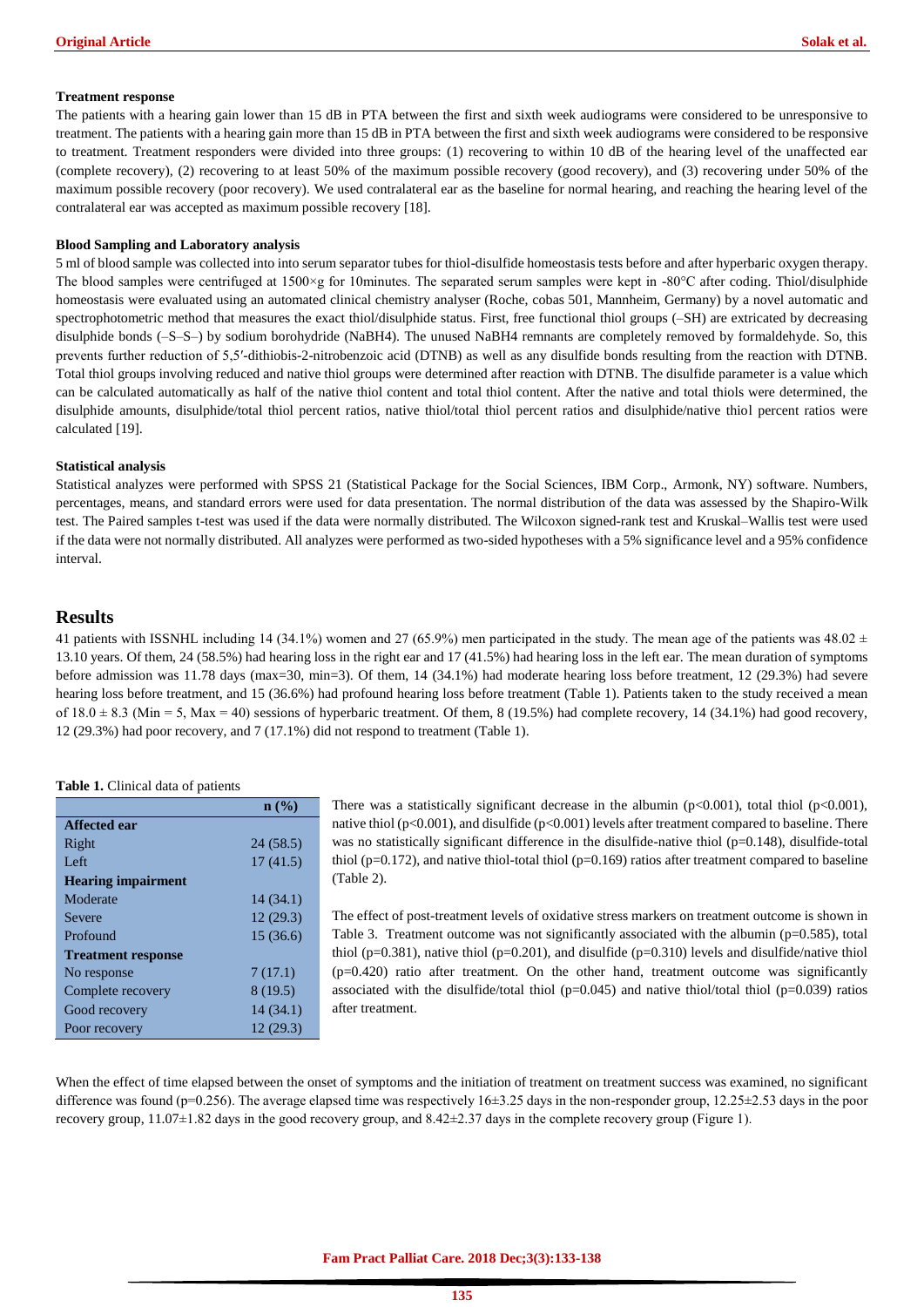#### **Table 2.** Plasma thiol/disulfide levels at baseline and after treatment

|                                    | <b>Baseline Mean</b> ±SD | <b>After treatment</b> |         |  |
|------------------------------------|--------------------------|------------------------|---------|--|
|                                    |                          | $Mean \pm SD$          |         |  |
| Native Thiol $(\mu mol/L)^1$       | $524.14\pm86.09$         | 425.77±77.47           | < 0.001 |  |
| Total Thiol $(\mu \text{mol/L})^1$ | 584.94±92.07             | $477.11 \pm 74.77$     | < 0.001 |  |
| Disulfide $(\mu \text{mol/L})^1$   | $30.40 \pm 7.00$         | $25.67 \pm 7.35$       | < 0.001 |  |
| Disulfide/Native Thiol $(\%)^1$    | $5.86 \pm 1.44$          | $6.33 \pm 2.51$        | 0.148   |  |
| Disulfide/Total Thiol $(\%)^1$     | $5.22 \pm 1.12$          | $5.54 \pm 1.89$        | 0.172   |  |
| Native Thiol/Total Thiol $(\%)^1$  | $89.55 \pm 2.26$         | $88.90 \pm 3.79$       | 0.169   |  |
| Albumin $(g/dL)^2$                 | $5.33 \pm 0.97$          | $4.49 \pm 0.50$        | < 0.001 |  |

<sup>1</sup>Paired Samples Test

<sup>2</sup>Wilcoxon Signed Ranks Test

#### **Table 3.** Effect of post-treatment levels of oxidative stress markers on treatment outcome

|               | $n=41$         | <b>Albumin</b>  | <b>Native</b> | <b>Total</b> | <b>Disulfide</b> | <b>Disulfide/Native</b> | Disulfide/Total | <b>Native</b>      |
|---------------|----------------|-----------------|---------------|--------------|------------------|-------------------------|-----------------|--------------------|
|               |                |                 | <b>Thiol</b>  | <b>Thiol</b> |                  | <b>Thiol</b>            | <b>Thiol</b>    | <b>Thiol/Total</b> |
|               |                |                 |               |              |                  |                         |                 | <b>Thiol</b>       |
| No response   | $\overline{7}$ | $4.64 \pm 0.22$ | 471.12        | 519.22       | 24.04            | $5.11 \pm 0.26$         | $4.65 \pm 0.22$ | $90.68 \pm 0.42$   |
|               |                |                 | $\pm$ 17.42   | ±18.05       | $\pm 1.03$       |                         |                 |                    |
| Complete      | 8              | $4.61 \pm 0.23$ | 422.25        | 487.86       | 32.78            | $8.03 \pm 1.04$         | $6.83 \pm 0.74$ | $86.26 \pm 1.49$   |
| recovery      |                |                 | ±33.64        | $\pm 33.33$  | $\pm 3.08$       |                         |                 |                    |
|               |                |                 |               |              |                  |                         |                 |                    |
| Good recovery | 14             | $4.52 \pm 0.15$ | 426.78        | 476.69       | 24.96            | $6.06 \pm 0.66$         | $5.33 \pm 0.51$ | $89.33 \pm 1.03$   |
|               |                |                 | ±21.39        | $\pm 21.07$  | $\pm 2.43$       |                         |                 |                    |
| Poor recovery | 12             | $4.35\pm0.10$   | 426.63        | 474.59       | 23.99            | $6.03 \pm 0.87$         | $5.78 \pm 0.65$ | $89.44 \pm 1.30$   |
|               |                |                 | $\pm 20.70$   | $\pm 17.60$  | $\pm 1.95$       |                         |                 |                    |
|               |                |                 |               |              |                  |                         |                 |                    |
| P value       |                | 0.585           | 0.201         | 0.381        | 0.31             | 0.42                    | 0.045           | 0.039              |
|               |                |                 |               |              |                  |                         |                 |                    |

# Kruskal-Wallis Test



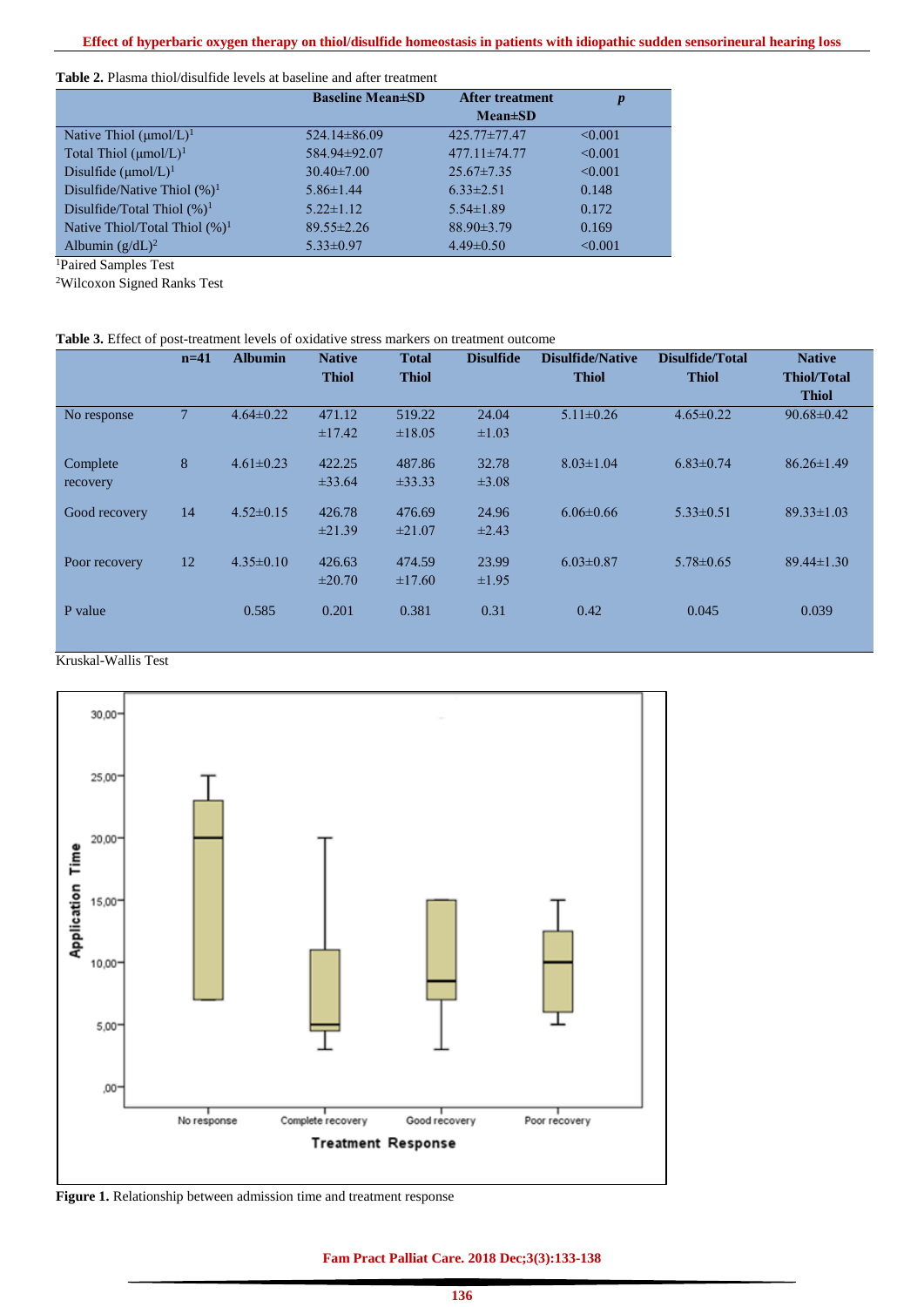# **Discussion**

This study investigated changes in thiol/disulfide homeostasis after treatment compared to baseline in patients with ISSNHL who underwent HBOT and pharmacotherapy. To our knowledge, this study is the first study on this field in the literature.

Oxidative stress is defined as a condition where oxidant levels are higher than antioxidant levels and which causes an imbalance in the oxidant/antioxidant systems and leads to free radical damage [20]. Breathing 100% oxygen during HBOT can increase the formation of reactive oxygen species in the body and affect the oxidant-antioxidant balance.

The plasma thiol pool is mainly constituted by albumin thiols and protein thiols and to a lesser extent by low-molecular-weight thiols such as cysteine (Cys), cysteinylglycine, glutathione, homocysteine, and p-glutamylcysteine [21]. Dynamic thiol disulphide homeostasis has critical roles in antioxidant protection, detoxification, signal transduction, apoptosis, regulation of enzymatic activity and transcription factors, and cellular signalling mechanisms [19, 22].

Quaranta et al. reported that patients with ISSNHL had high oxidative stress levels and low antioxidant levels [23]. Gul et al. found that the disulfide level and disulfide/native thiol and disulfide/total thiol ratios were significantly lower and the native thiol/total thiol ratio was significantly higher in patients with ISSNHL compared to controls [18]. However, it was determined that the native thiol and total thiol levels showed no significant difference between the two groups. It was also reported that the oxidative stress index was higher in the patient group than in the control group. In our study, the native thiol, total thiol, and disulfide levels significantly decreased following HBOT. Albumin is the major source of thiols and disulfides. The native thiol, total thiol, and disulfide levels decreased because there was a reduction in albumin level after treatment. When the disulfide/native thiol ratio that represents the proportion of oxidized thiols (disulfides) to non-oxidized thiols (native thiols) was examined to evaluate these results independently of albumin, this ratio increased after treatment although not significant. The increase in the disulfide/native thiol ratio after treatment indicates that the thiol-disulfide balance tends to shift towards the oxidative side.

Gul et al. reported that increased TOS levels increased the likelihood of ISSNHL and increased disulfide levels reduced the likelihood of ISSNHL according to the results of logistic regression analysis [18]. In our study, when the relationship between post-treatment levels of TDH parameters and treatment outcome was examined, treatment outcome was significantly associated with the disulfide/total thiol and native thiol/total thiol ratios after treatment. The disulfide/total thiol ratio was found to be the highest in the complete recovery group and the lowest in the non-responder group. The native thiol/total thiol ratio was found to be the lowest in the complete recovery group and the highest in the non-responder group. Treatment outcome was not statistically significantly associated with the albumin, total thiol, native thiol, and disulfide levels and disulfide/native thiol ratio after treatment. However, it was determined that the complete recovery group had the lowest native thiol level and the highest disulfide level and that the non-responder group had the highest native thiol level and the lowest disulfide level. These results showed us that patients with ISSNHL having high oxidation level after HBOT had better treatment response.

Paprocki et al. reported that the effect of HBOT on oxidation-reduction processes was not clearly elucidated and might be associated with many factors [11]. In the same study, the authors indicated that the antioxidant response after HBOT might depend on the age of the subjects [11].

In the study of Aslan et al. involving 55 patients with sudden hearing loss, they reported that HBOT was effective in patients younger than 50 years of age and was ineffective in patients over 50 years of age [24]. Similarly, Topuz et al. indicated that that HBOT was more effective especially at lower frequencies in younger patients [25]. In our study, the mean age of the patients was  $48.02 \pm 13.10$  years. The high mean age of patients in our study may have affected treatment success.

Paprocki et al. indicated that oral glucocorticoids affected the oxidant-antioxidant balance [11]. Cavaleriu et al. reported that steroid treatment markedly increased production of endogenous antioxidants [26]. Although we know that steroids can affect study outcomes, steroids found in the treatment protocols for ISSNHL were used in this study due to the ethical issues. Thus, steroid treatment may have reduced HBOT-related oxidative stress in patients.

Ohno et al. compared the patient group treated with conventional therapy for the first 4 weeks with the patient group undergoing HBOT after 4 weeks of conventional therapy and found no statistically significant difference in hearing gain between these two groups [27]. This may be due to delayed initiation of HBOT (4 weeks after initiation of ISSNHL). Khater et al. have suggested early and concurrent administration of HBOT with clinically approved medicines [28]. In our study, the time elapsed between the onset of symptoms and the initiation of HBOT had no significant effect on treatment success. However, the fact that this time was the longest in the non-responder group and the shortest in the complete recovery group suggests that early initiation of HBOT may be beneficial in patients with ISSNHL.

# **Conclusion**

Consequently, this study demonstrated that the thiol-disulphide balance tended to shift towards the oxidative side after HBOT and pharmacotherapy compared to baseline in patients with ISSNHL and that patients with high oxidation level after treatment had better treatment response.

**Conflict of interest**: None **Financial disclosure:** None